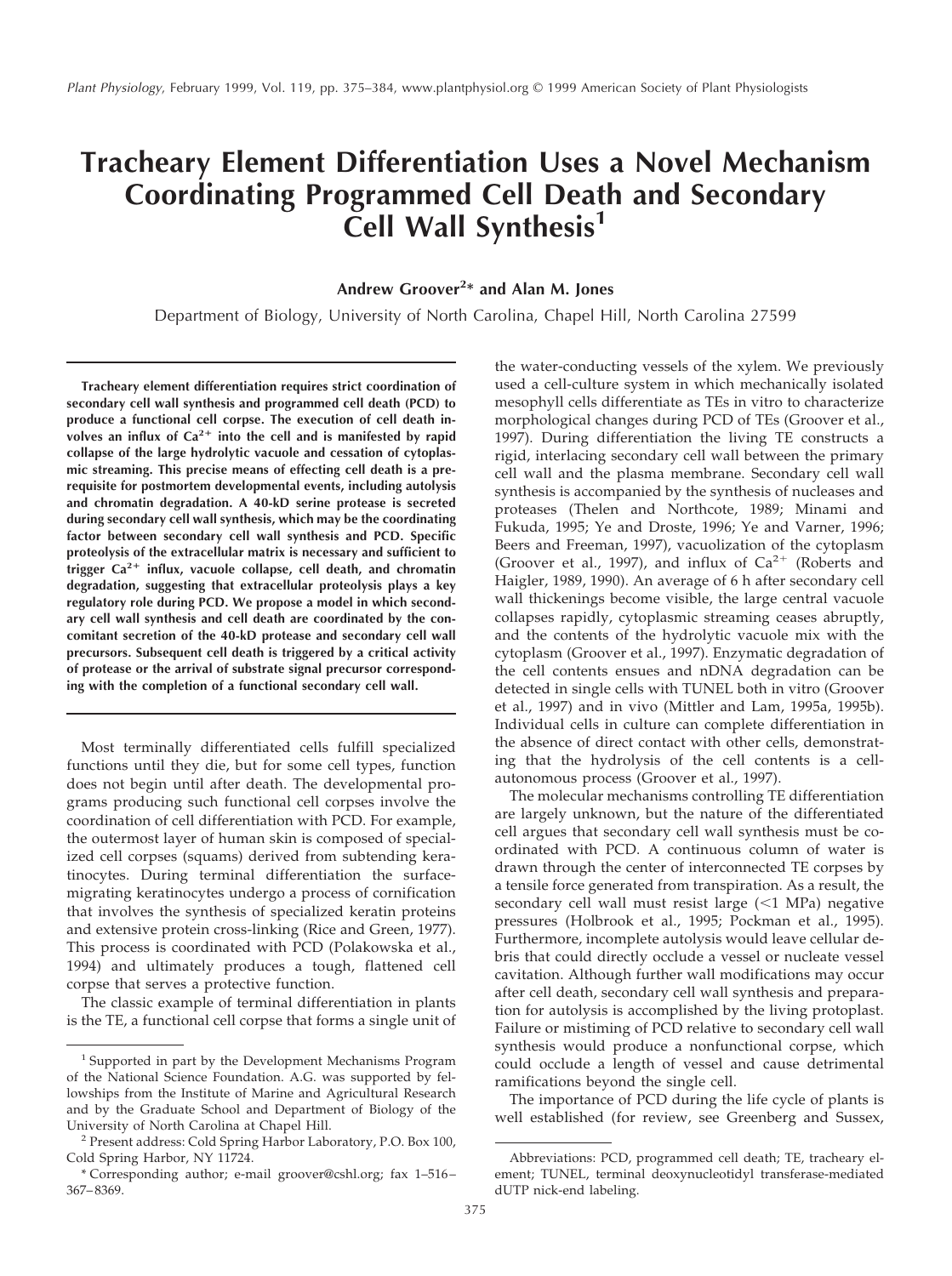1996; Jones and Dangl, 1996; Pennell and Lamb, 1997), although the underlying molecular mechanisms are poorly defined. Investigations have been hindered by the inability to identify and distinguish central morphological or molecular PCD events from confounding concurrent developmental events, and no basal PCD machinery has yet been identified in plants analogous to the well-defined caspase pathway for apoptosis in animals (Cohen, 1997). Although the evolutionary relationship of plant and animal PCD is uncertain, the examination of plant PCD can be guided by a few fundamental questions established by animal cell death research: What are the signals initiating cell death? Is cell death the result of suicide or murder? How is cell death executed? And how is the cell corpse processed?

As in animal systems, there are indications that the signals initiating PCD in plants vary among cell types. Developmental programs culminating in cell death are initiated by ethylene in aerenchyma formation (He et al., 1996), by  $GA<sub>3</sub>$  in aleurone cells (Wang et al., 1996), and by auxin in TEs (Dalessandro and Roberts, 1971), although it is not clear if these hormones modulate PCD directly or if they initiate developmental programs in which PCD is a subroutine. The extracellular matrix is an important component of at least some types of plant PCD. The hypersensitive response involves the PCD of plant cells surrounding sites of pathogen ingress (Dangl et al., 1996), and can be induced by protein or carbohydrate "elicitor" molecules derived from the cell walls of the plant or pathogen (Ebel and Cosio, 1994; Dobinson et al., 1997). Cell wall degradation is also involved in the PCD of aerenchyma, aleurone, suspensor, TE, and tapetal cells, but except for the regulatory role of hypersensitive-response elicitors, cell wall degradation has been assumed to be a downstream consequence of these types of plant PCD. In contrast, the extracellular matrix has been identified as a regulatory component of various types of PCD in animals (see "Discussion").

For a cell to "commit suicide," catabolic processes must overwhelm the metabolic processes that normally sustain it. Although it is not known how this is regulated by plant cells, most if not all animal cells irreversibly commit to (execute) PCD through the action of the caspase family of Cys proteases (Nicholson and Thornberry, 1997). Although protease activity in plants has been correlated with developmental events culminating in PCD, including the hypersensitive response (Levine et al., 1996) and TE cell autolysis (Minami and Fukuda, 1995; Ye and Varner, 1996; Beers and Freeman, 1997), it is not known if proteolysis plays a role in regulating or executing cell death.

The fate of the cell corpse varies among different types of animal PCD (Clarke, 1990), but is accomplished during one type, apoptosis, by fragmentation of the cell into membrane-bound "apoptotic bodies" that are engulfed and degraded by other cells (Kerr et al., 1972). The fate of the cell corpse also varies among different types of plant PCD. In aerenchyma cell death the entire cell, including the cell wall, is degraded, whereas during the hypersensitive response the cell corpse collapses or is crushed by surrounding tissue. In TE cell differentiation, the secondary cell wall

persists while the cytoplasm of the cell is degraded by an autolytic process (Groover et al., 1997).

We present evidence that cell death during TE differentiation is controlled by a signaling mechanism coordinated with secondary cell wall synthesis. We correlate cell death with the secretion of a 40-kD Ser protease and provide data implicating this protease as a primary trigger of cell death. Execution of cell death requires an influx of  $Ca^{2+}$ , and is morphologically marked by collapse of the hydrolytic vacuole and the mixing of the vacuole with the cytoplasm. We propose a model in which execution of cell death is coordinated with completion of a functional secondary cell wall by the requirement of either a critical extracellular concentration of protease or the arrival of a substrate whose proteolytic cleavage produces a signaling product.

### **MATERIALS AND METHODS**

Seedlings of zinnia (*Zinnia elegans* L. cv Green Envy; Stokes Seed, Buffalo, NY) were grown in a growth chamber at 25 $\degree$ C and 60% RH with 14 h of light (110  $\mu$ mol photons  $m^{-2}$  s<sup>-2</sup>) per day. Approximately 60 leaves were harvested 12 to 15 d after sowing and surfaced sterilized with 0.525% sodium hypochlorite and 0.01% Triton X-100 for 1 min, transferred to 0.118% sodium hypochlorite and 0.01% Triton X-100 for 10 min, and then repeatedly rinsed with sterile distilled water. The leaves were macerated for 30 s in the medium described by Fukuda and Komamine (1980) using a rheostat-controlled blender (model 7011S, Waring) and the minimum speed necessary to shred the leaves and release living mesophyll cells. The mesophyll cells were isolated from the shredded leaf pieces and organelles by filtration through a  $50$ - $\mu$ m-mesh nylon filter, followed by two rounds of low-speed centrifugation.

The isolated cells were cultured in 250-mL Erlenmeyer flasks containing 50 mL of the medium described by Fukuda and Komamine (1980) containing the plant-growth regulators  $\alpha$ -naphthalene-acetic acid (0.1 mg L<sup>-1</sup>) and 6-benzylaminopurine (0.2 mg  $L^{-1}$ ). Vital staining with fluorescein diacetate, detection of DNA fragmentation with TUNEL, and video microscopy were performed as described by Groover et al. (1997). For estimation of the percentage of divided cells, cells were stained with Calcofluor white (0.01%) and divided cells were identified by the presence of one or more cell walls separating daughter cells. Staurosporine and A23187 were purchased from Calbiochem; trypsin (crystallized three times) was from Worthington Biochemicals (Freehold, NJ); Mas 7 and Mas 17 were synthesized and purified by the Peptide Synthesis Facility of the University of North Carolina at Chapel Hill. Peptide composition was checked by MS. All other drugs and reagents of the highest available purity were purchased from Sigma. All experiments were repeated at least once with similar results.

Intracellular proteins were isolated by homogenizing cells in extraction buffer (50 mm Tris-HCl, pH 7.5, 2 mm DTT, 250 mm Suc) at 4°C, followed by centrifugation at 12,000*g* at 4°C for 15 min to pellet cell debris. For concentration of proteins from the medium, cultures were centrifuged twice to remove cells, and the supernatant was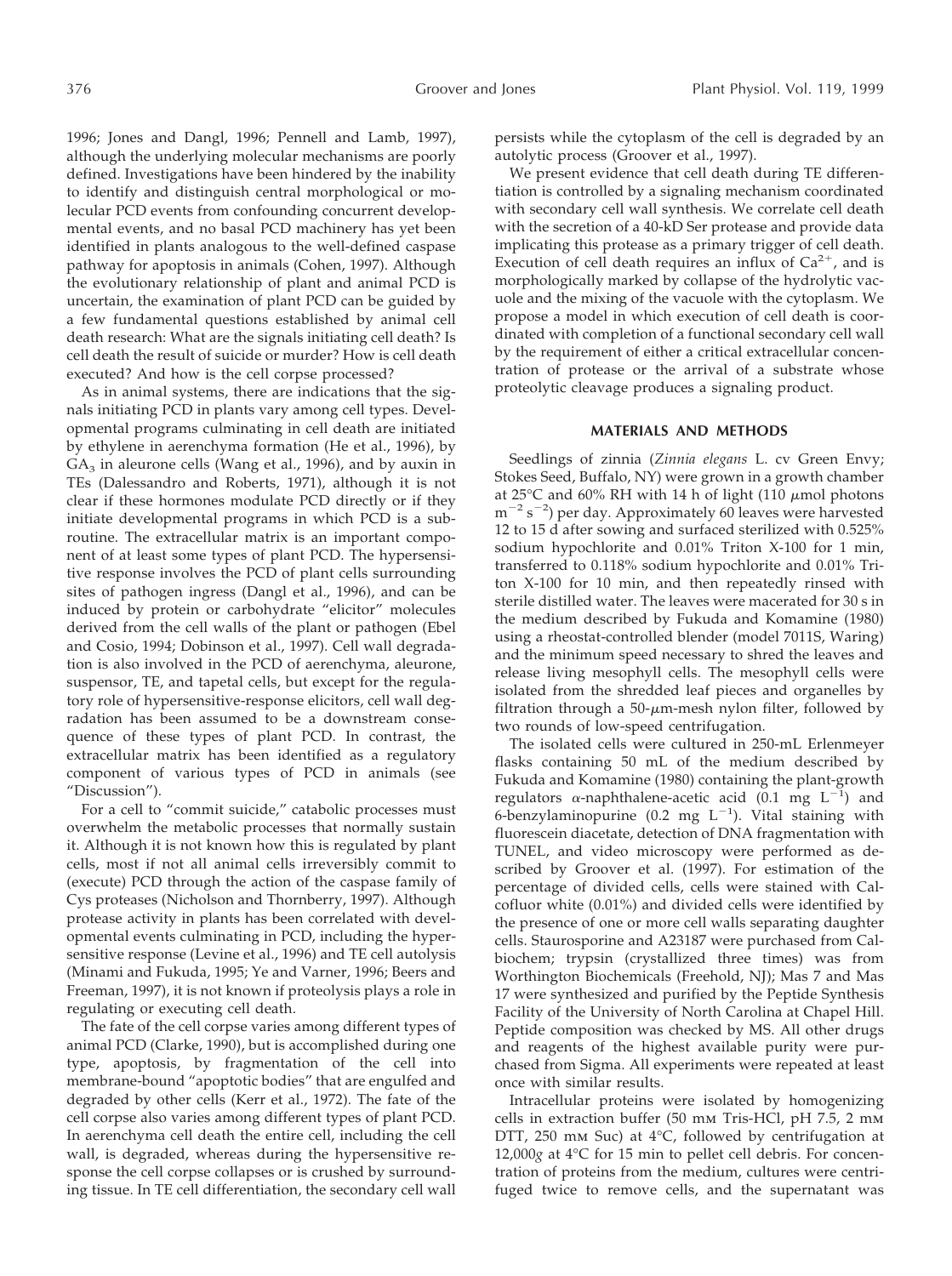passed through a  $2$ - $\mu$ m filter. The proteins in the filtered supernatant were concentrated at 4°C using a pressure cell concentrator (Amicon, Beverly, MA) with a 10-kD cutoff filter (YM10, Amicon).

Protein concentrations were estimated using the method of Bradford (1976). Protein samples were mixed with an equal volume of the sample buffer described by Ye and Droste (1996) without heating and loaded onto 0.75-mmthick 12% SDS acrylamide gels containing heat-denatured gelatin (0.1 mg mL $^{-1}$ ), and electrophoresed as described by Laemmli (1970). For expression of protease activity, gels were incubated overnight at room temperature in 50 mL of 50 mm sodium citrate,  $pH$  5.0, 5 mm DTT, 5 mm CaCl<sub>2</sub>, and 1 mm ZnCl<sub>2</sub>. For determination of pH optima, the activity buffer pH was adjusted as described by Ye and Droste (1996). The next day, gels were rinsed for 5 min three times with distilled water, and then silver stained as described by Blum et al. (1987). Protease activities were identified by hydrolysis of the gelatin substrate, which produced clear bands against the uniform background staining of the copolymerized gelatin.

#### **RESULTS**

#### **Cell Death Is Marked by the Rapid Collapse of the Vacuole and Leads to Autolysis and nDNA Fragmentation**

Cultures were initiated from mesophyll cells mechanically dissociated from leaves of zinnia seedlings, as shown in Figure 1A. Typically, 10% to 35% of the cells are killed by

the isolation procedure and 15% to 60% of the isolated cells differentiate as TEs (Fig. 1B). The first morphological manifestation of differentiation occurs approximately 72 h after isolation, when nascent TEs synthesize an elaborate secondary cell wall between their primary cell wall and the plasma membrane (Fig. 1C). Approximately 6 h after the appearance of visible cell wall thickenings, the large central vacuole collapses rapidly and cytoplasmic streaming ceases simultaneously (Groover et al., 1997), marking the irreversible termination of normal metabolism and providing a distinct morphological marker of a critical event during PCD, the execution of cell death (video microscopy of vacuole collapse can be viewed at http://www.unc. edu/depts/biology/joneslhp/pcd/). The contents of the hydrolytic vacuole mix with the cytoplasm (Fig. 1, D and E), leading to active degradation of organelles by hydrolytic enzymes synthesized during differentiation. nDNA is degraded and can be assayed in individual cells using TUNEL (Fig. 1F) (Groover et al., 1997), an in situ labeling method.

## **The Process Executing Cell Death Influences Postmortem Development and Is Distinct from Necrosis**

The immediate question centers on the significance of cell death during PCD. Specifically, does the endogenous mechanism used to end normal metabolism (i.e. to execute cell death) significantly influence postmortem developmental events, including autolysis? A related question is



phase-contrast light microscopy. Bar = 10  $\mu$ m. B, Cultured cells 96 h after isolation viewed with fluorescence microscopy. Excitation  $= 470$  nm; emission  $= 510$  nm. Differentiated TE cells are distinguishable by the yellow autofluorescence from their lignified secondary cell walls. Undifferentiated cells are noted by red autofluorescence from their chloroplasts. Bar  $=$  $20 \mu$ m. C, Differentiated TE stained with Calcofluor white to reveal the cellulose-containing secondary cell wall. Excitation = 370 nm; emission = 400 nm. Bar = 10  $\mu$ m. D, Optical section of TE before vacuole collapse. Staining with the vital dye fluorescein diacetate shows clear separation of cytoplasm and vacuole. Excitation = 470 nm; emission = 510 nm. Bar =  $10 \mu$ m. E, Optical section of TE at the developmental stage after vacuole collapse. Staining with fluorescein diacetate shows cytoplasm and vacuole contents mixed. The vacuole was not present in serial sections of this cell (not shown). Excitation = 470 nm; emission = 510 nm. Bar = 10  $\mu$ m. F, TE containing fragmented nDNA revealed by TUNEL (arrow). Also seen is yellow autofluorescence from the secondary cell wall and red autofluorescence from the chloroplasts. Bar = 10  $\mu$ m.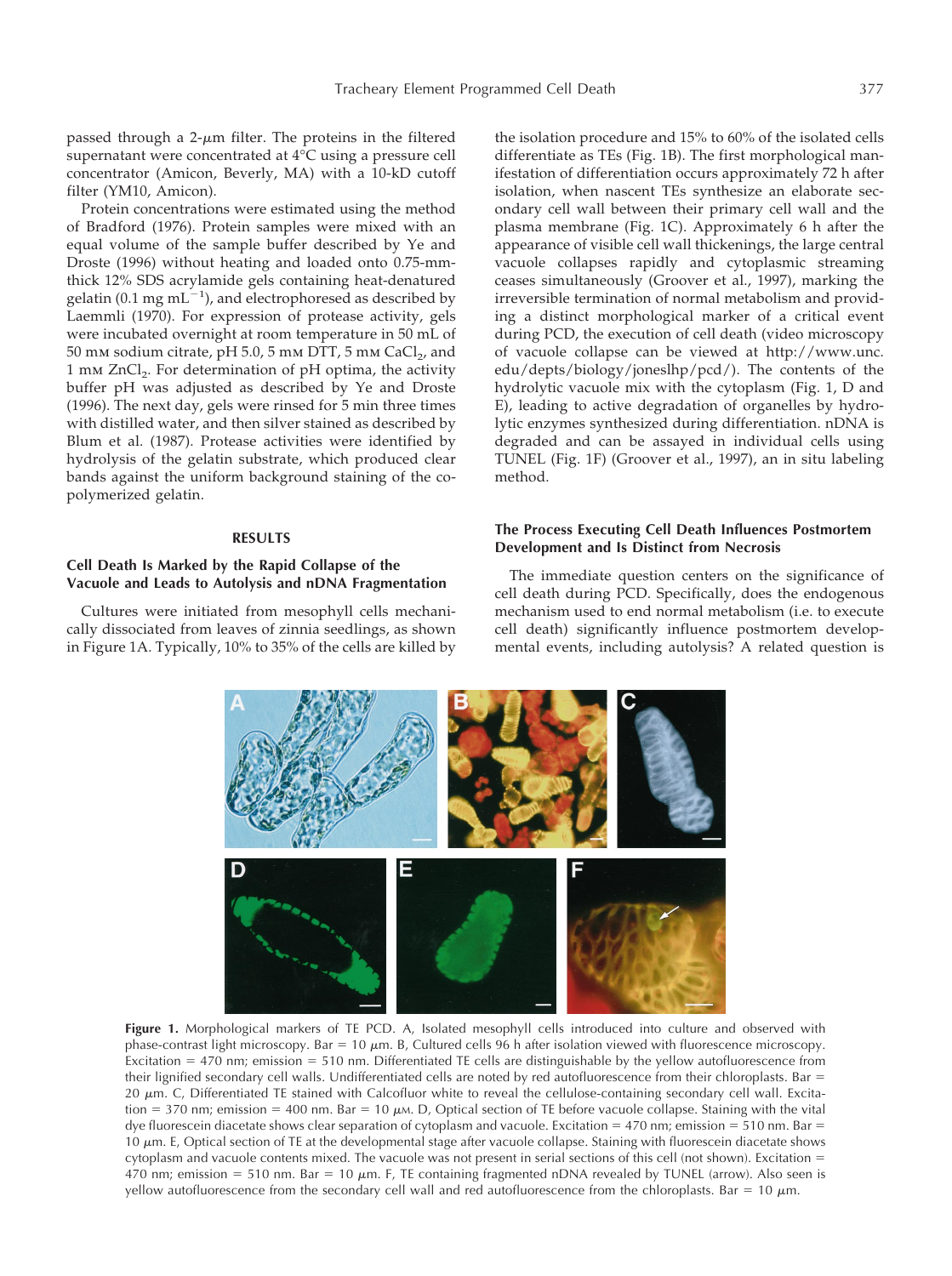whether vacuole collapse and DNA fragmentation (assayed by TUNEL) discern PCD from necrotic death under our experimental conditions. We reasoned that these questions could be addressed directly by treating cultures containing nascent TEs (before the onset of cell death during PCD) with drugs that modulate specific components of cell signaling or metabolic pathways and assaying for premature collapse of the vacuole and TUNEL.

Among the various drugs tested, only mastoparan induced significant numbers of cells to prematurely fragment nDNA, as shown in Figure 2. Concentrations of other drugs tested included lethal doses, but did not induce DNA fragmentation detectable with TUNEL, immediately suggesting that cell death must be executed in a specific fashion for postmortem DNA fragmentation to occur, and showing that TUNEL is a robust marker of PCD in this system. Mastoparan is an activator of heterotrimeric G-proteins that stimulate enzymes or ion channels in response to ligand-mediated receptor activation in both animals and plants (e.g. Legendre et al., 1992; Munnik et al., 1995).

Mastoparan activates an endogenous process required for the rapid collapse of the vacuole, leading to autolysis and fragmentation of DNA. Figure 3 shows that low levels of Mas 7, an active synthetic analog of mastoparan, and



**Figure 2.** Premature nDNA fragmentation resulting from drug treatments. Aliquots of cultures containing nascent TEs (after synthesis of hydrolytic enzymes commenced, but before cell death during PCD) were treated with three different concentrations of the indicated agents. Concentrations used for each drug were established in preliminary experiments, with the lowest concentration causing little or no cell death and the highest causing significant cell death. Cells were incubated for 6 h to allow the drugs to exert their effects and to allow time for nuclease activity (if any) to produce detectable amounts of DNA fragmentation. Cells treated with different concentrations of the same agent were then combined and the percentage of cells exhibiting DNA fragmentation was determined using TUNEL. Combining samples allowed a larger number of drugs and concentrations to be surveyed. Drug treatments included the protein phosphatase inhibitor okadaic acid (OkA; 0.01, 0.04, and 0.08  $\mu$ M), the protein kinase inhibitor staurosporine (Staur; 1, 10, and 100  $\mu$ M), the protein synthesis inhibitor cycloheximide (CHX; 1, 10, and 100  $\mu$ M), the RNA synthesis inhibitor actinomycin D (ActD; 50 and 500 nm), the heterotrimeric G-protein activator mastoparan (Mas; 1, 2, and 5  $\mu$ M), the respiration inhibitor sodium azide (NaN<sub>3</sub>; 4, 20, and 40  $\mu$ M), and sodium hypochlorite (bleach) (NaClO; 0.3, 3, and 6 mm). Control cells were not treated with drugs before labeling. Cells treated with DNAse 1 h after fixation and permeabilization as a positive control displayed 88% TUNEL positive cells. Cells processed without addition of terminal transferase did not label. Error bars (SE) represent the variation between two samples taken from the same culture and processed in parallel.



**Figure 3.** DNA fragmentation and kinetics of cell death induced by pharmacological agents and chemical insults. Aliquots of cultures containing nascent TEs were treated with the indicated concentrations of drug or chemical and assayed for cell death using fluorescein diacetate staining at the indicated times after treatment. For determination of DNA fragmentation in response to treatments, cells were cultured for 68 h with the indicated concentrations of drug or chemical and assayed with TUNEL 6 h later.

mastoparan-induced cell death and DNA fragmentation occur in a dose-dependent manner, whereas Mas 17, an inactive synthetic analog, had no effect above control levels, showing that the effects of mastoparan were specific and not attributable to contaminating substances. Other agents that killed cells with similar kinetics and efficacy as mastoparan did not induce DNA fragmentation. Sodium azide, an inhibitor of Cyt oxidase and thus a general inhibitor of metabolic respiration, also caused rapid, high levels of cell death but did not result in DNA fragmentation. Similarly, Triton X-100 and hydrogen peroxide, both of which would be expected to disrupt the plasma mem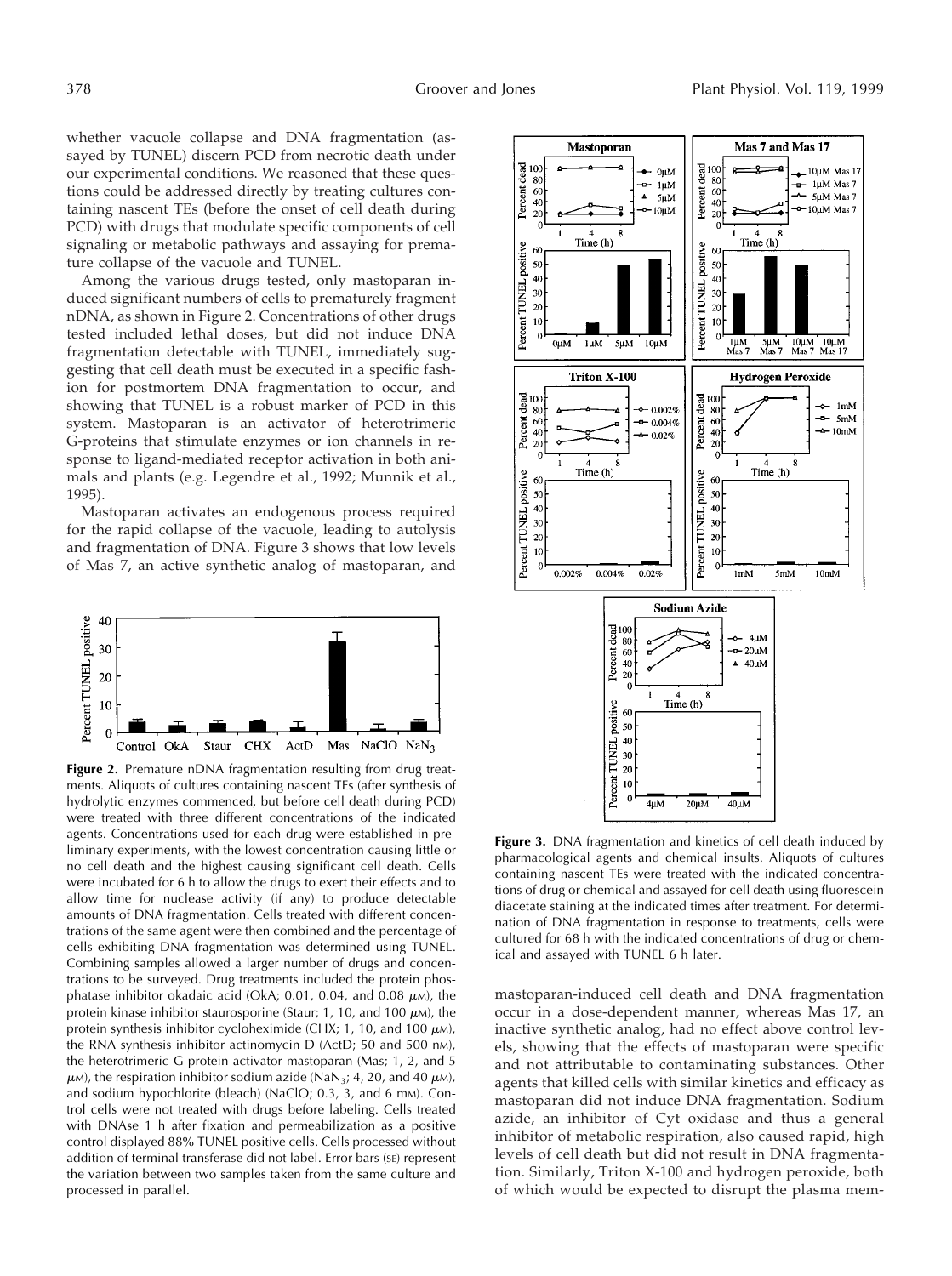brane, caused high levels of cell death without DNA fragmentation.

Furthermore, as observed with time-lapse videomicroscopy, 83% of cells  $(n = 12)$  dying in response to mastoparan treatment displayed the rapid vacuole collapse characteristic of TE cell death within minutes of treatment, with cytoplasmic streaming ending instantaneously with collapse of the vacuole. Cells dying from hydrogen peroxide treatment (10 mm;  $n = 6$ ) gradually slowed cytoplasmic streaming without collapse of the vacuole; cells dying from sodium azide treatment (40  $\mu$ m; *n* = 14) rapidly stopped cytoplasmic streaming but did not display vacuole collapse; cells dying from Triton X-100 treatment  $(0.02\%; n =$ 13) stopped streaming gradually, plasmolyzed, then showed dissolution of chloroplast membranes.

Mastoparan did not cause DNA fragmentation directly, and only cells differentiating as TEs fragmented DNA in response to mastoparan treatment. Cells cultured in medium without exogenous hormones did not differentiate as TE, undergo PCD, or fragment DNA in response to mastoparan treatment, as shown in Figure 4. Cells induced to differentiate with hormones fragmented DNA in response to mastoparan treatment only after reaching a developmental stage within approximately 6 h before the appearance of secondary cell wall thickenings visible with light microscopy. Mastoparan induced a high rate of cell death in all of the cultures (data not shown), but the percentage of dying cells fragmenting DNA in response to mastoparan treatment was correlated with the percentage of cells differentiating as TEs (Fig. 4, inset), suggesting that mastoparan treatment leads to DNA fragmentation only in cells



**Figure 4.** Correlation of mastoparan-induced DNA fragmentation and TE differentiation. Cells cultured either in medium containing inductive levels of hormones (IND) supporting TE differentiation or in medium lacking hormones (NO HORM) (which does not support TE differentiation) were treated with 2.5  $\mu$ M mastoparan at the indicated times. The percentage of cells exhibiting DNA fragmentation was determined using TUNEL 6 h later. To determine the correlation between the percentage of cells differentiating as TE and the percentage of cells fragmenting DNA in response to mastoparan (inset), cells from two separate cell isolations ( $\blacklozenge$  and  $\diamond$ ) were cultured in different media with hormone levels ranging from zero to fully inductive to cause variations in the percentage of cells differentiating as TEs. Cells were treated with 2.5  $\mu$ M mastoparan at the onset of differentiation and assayed for DNA fragmentation with TUNEL 6 h later. The percentage of TEs formed was determined for both sets of cultures after approximately 96 h of culture.



**Figure 5.** Inhibition of mastoparan-induced cell death and DNA fragmentation by antagonists of  $Ca^{2+}$  influx. Five-hundred-microliter aliquots of cultures containing nascent TEs were pretreated for 30 min with 0.1 mm 4-(2-aminoethyl)-benzenesulfonyl fluoride (AEBSF; a Ser protease inhibitor), 150  $\mu$ M LaCl<sub>3</sub> (a Ca<sup>2+</sup> channel antagonist), 500  $\mu$ M ethylene glycol-bis( $\beta$ -aminoethyl ether)-EGTA (a Ca<sup>2+</sup> chelator), 50  $\mu$ M ruthenium red (RRed; a Ca<sup>2+</sup> channel antagonist), 10  $\mu$ M staurosporine (Staur; a protein kinase inhibitor), or 40 nM okadaic acid (OkA; a protein phosphatase inhibitor), and were then treated with 2.5  $\mu$ M mastoparan (Mas). The percentage of dead cells was determined 1 h later using fluorescein diacetate; the percentage of cells exhibiting DNA fragmentation was determined using TUNEL 3.5 h after treatment. Control cells were not treated with drugs before processing. Error bars represent the SE of two samples treated in parallel.

differentiating as TEs. The ability of mastoparan to trigger premature vacuole collapse and DNA fragmentation suggests that it activates part of the endogenous mechanism that executes cell death. Because cell death was also induced in cells not differentiating as TEs, mastoparan must activate cellular components used during PCD that are not unique to differentiating TEs (probably  $Ca^{2+}$  channels; see below).

#### Execution of Cell Death Requires Ca<sup>2+</sup> Influx

The rapid collapse of the vacuole and the cessation of cytoplasmic streaming that occur during PCD of TEs and in response to mastoparan treatment likely represent changes in cell turgor and membrane potential that might be explained by ion flux across the plasma membrane. Consistent with this notion, pretreatment of cultures containing nascent TEs with either EGTA (to chelate extracellular  $Ca^{2+}$ ) or  $La^{3+}$  or ruthenium red (to inhibit  $Ca^{2+}$  influx) reduced both cell death and DNA fragmentation resulting from mastoparan treatment, as shown in Figure 5. The antagonistic effect on cell death by inhibiting  $Ca^{2+}$  influx was limited, although the level of DNA fragmentation was reduced to near control levels. This may indicate that DNA fragmentation has a more stringent requirement for  $Ca^{2+}$ influx than cell death during PCD. Regardless, these results indicate that mastoparan prematurely induces cell death during PCD by a mechanism requiring an influx of  $Ca^{2+}$ into the cell, probably through plasma membrane channels.

Figure 6 shows that imposing  $Ca^{2+}$  influx directly is sufficient to prematurely initiate vacuole collapse leading to DNA fragmentation. Cultures containing nascent TEs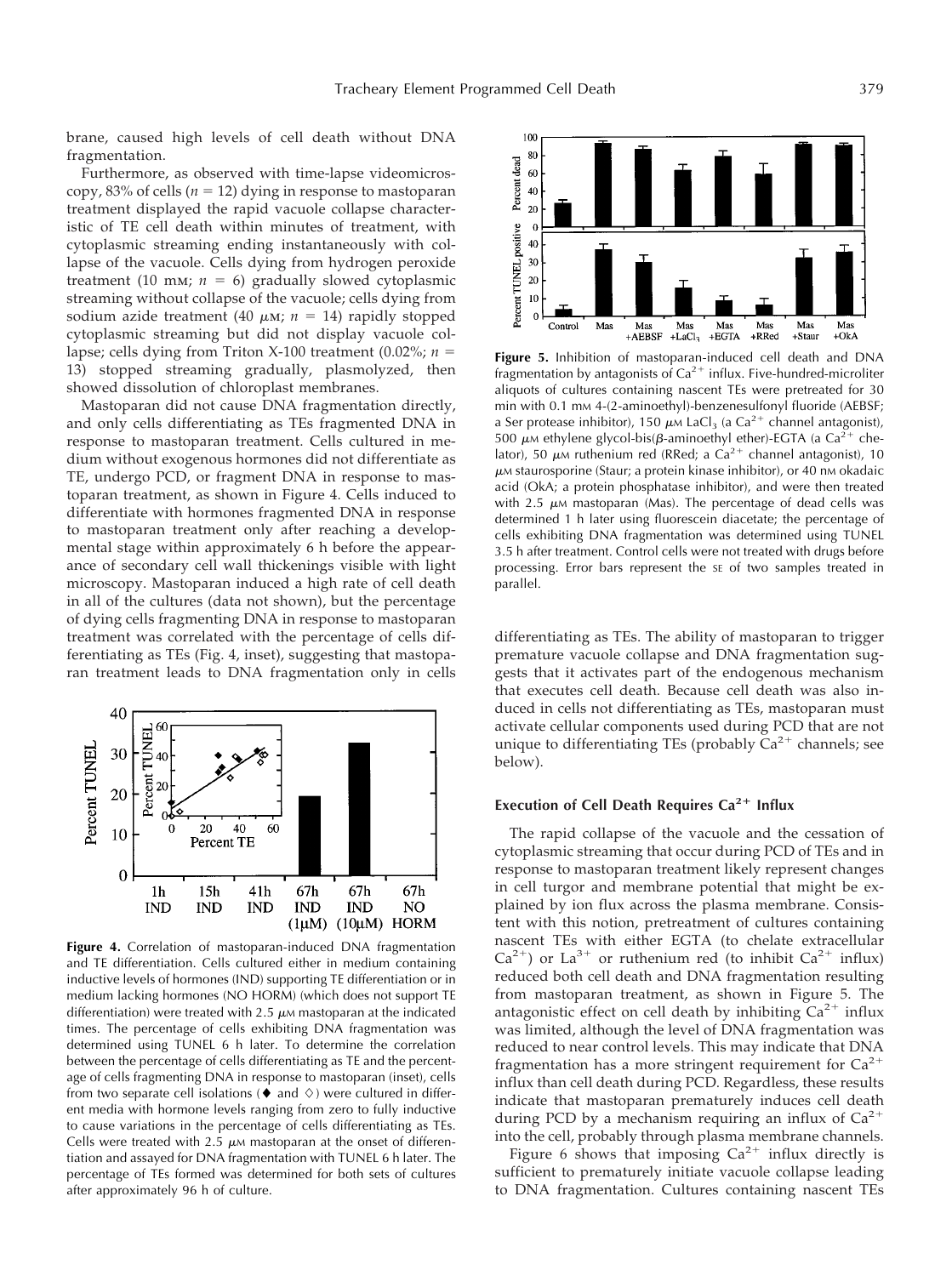

**Figure 6.** Cell death and DNA fragmentation induced by the  $Ca^{2+}$ ionophore A23187. Five-hundred-microliter aliquots of cultures containing nascent TEs were pelleted by centrifugation three times and resuspended in either standard culture medium containing 1 mm CaCl<sub>2</sub> (control and A23187) or medium lacking added CaCl<sub>2</sub> (A23187, low  $[Ca^{++}]$ ) before treatment with 0.1 mm A23187. The percentage of dead cells was determined 4 h later using fluorescein diacetate; the percentage of cells exhibiting DNA fragmentation was determined 7 h after treatment using TUNEL. Error bars represent the SE of two samples treated in parallel.

were treated with the  $Ca^{2+}$  ionophore A23187. Cells in medium containing 1 mm CaCl<sub>2</sub> treated with A23187 died (approximately 55%) and fragmented DNA (approximately 20%), whereas about one-half as many cells treated with A23187 in medium lacking supplemental  $CaCl<sub>2</sub>$  died and fragmented DNA. A23187 (0.1 mm) caused vacuole collapse in 57% of dying cells ( $n = 28$ ) cultured in 1 mm CaCl<sub>2</sub> (videomicroscopy not shown).

#### **TE Cell Death Can Be Manipulated by Extracellular Proteolysis**

We envisioned that extracellular changes could coordinate cell wall synthesis and PCD. For example, the synthesis of a secondary cell wall between the primary wall and the plasma membrane could sever connections between the cytoskeleton and the extracellular matrix, which triggers cell death. Alternatively, the hydrolysis of the primary cell wall during TE differentiation could release a signal molecule triggering cell death, as during cell death in response to wall-derived elicitor molecules during the hypersensitive response. To test these possibilities, cultures containing nascent TEs were treated with exogenous hydrolytic enzymes targeting specific components of the extracellular matrix and assayed for cell death and DNA fragmentation.

Although several of the hydrolases tested caused an increase in the percentage of dead cells, only trypsin caused cell death leading to DNA fragmentation (Table I). Moreover, trypsin (0.5%) caused vacuole collapse in 87% of killed cells ( $n = 15$ ) observed with time-lapse videomicroscopy (not shown). The observation that other proteases did not trigger DNA fragmentation suggested that specific proteolysis of the extracellular matrix is required to trigger cell death mimicking PCD of TEs.

Trypsin initiated cell death via an influx of  $Ca^{2+}$ , which is consistent with the activation of the endogenous mech-

|         |  |  | <b>Table I.</b> Cell death and DNA fragmentation induced by hydrolytic |  |  |
|---------|--|--|------------------------------------------------------------------------|--|--|
| enzvmes |  |  |                                                                        |  |  |

Cells were treated with the indicated concentration of each hydrolase 67 h after isolation and scored for the percentage of dead cells 6 h later. At least 200 cells were scored for each treatment.

| Hydrolase       | Concentration (w/v) | Dead | <b>TUNEL</b>   |
|-----------------|---------------------|------|----------------|
|                 |                     | $\%$ |                |
| Control         |                     | 25   | 2.7            |
| Macerozyme      | 1                   | 40   | 4.8            |
|                 | 0.1                 | 27   | 2.5            |
| Pectinase       | 1                   | 40   | 0.5            |
|                 | 0.1                 | 39   | 3.4            |
| Cellulase       | 1                   | 58   | 0              |
|                 | 0.1                 | 37   | 1.5            |
| Proteinase K    | 1                   | 48   | 0              |
|                 | 0.1                 | 17   | $\overline{0}$ |
| Protease XIV    | 1                   | 31   | $\overline{0}$ |
|                 | 0.1                 | 22   | 1.1            |
| Protease XXIV   | 1                   | 54   | 0              |
|                 | 0.1                 | 30   | 0              |
| Protease XVII-B | 1                   | 21   | $\overline{0}$ |
|                 | 0.1                 | 35   | $\overline{0}$ |
| Papain          | 1                   | 61   | 3.2            |
|                 | 0.1                 | 19   | 1.1            |
| Chymotrypsin    | 1                   | 28   | 0              |
|                 | 0.1                 | 22   | $\overline{0}$ |
| Trypsin         | 1                   | 96   | 21.9           |
|                 | 0.1                 | 55   | 6.0            |

anism executing cell death. As shown in Figure 7, trypsininduced death and DNA fragmentation were inhibited by chelating extracellular  $Ca^{2+}$  with EGTA or by blocking  $Ca^{2+}$  channels with  $La^{3+}$  or ruthenium red. Trypsininduced death was also inhibited by soybean trypsin inhibitor (Fig. 7), indicating that cell death resulted from



**Figure 7.** Cell death and DNA fragmentation induced by trypsin in the presence or absence of  $Ca^{2+}$  influx antagonist. Two-hundredfifty-microliter aliquots of cultures containing nascent TE were pretreated for 15 min with either 4 mg/mL soybean trypsin inhibitor (TI), 500  $\mu$ M EGTA, 150  $\mu$ M LaCl<sub>3</sub>, or 50  $\mu$ M ruthenium red (RRed) before treatment with 0.5% trypsin. The percentage of dead cells was determined 1 h later using fluorescein diacetate staining; the percentage of cells exhibiting DNA fragmentation was determined 4 h after treatment with TUNEL. Error bars represent the SE of two samples treated in parallel.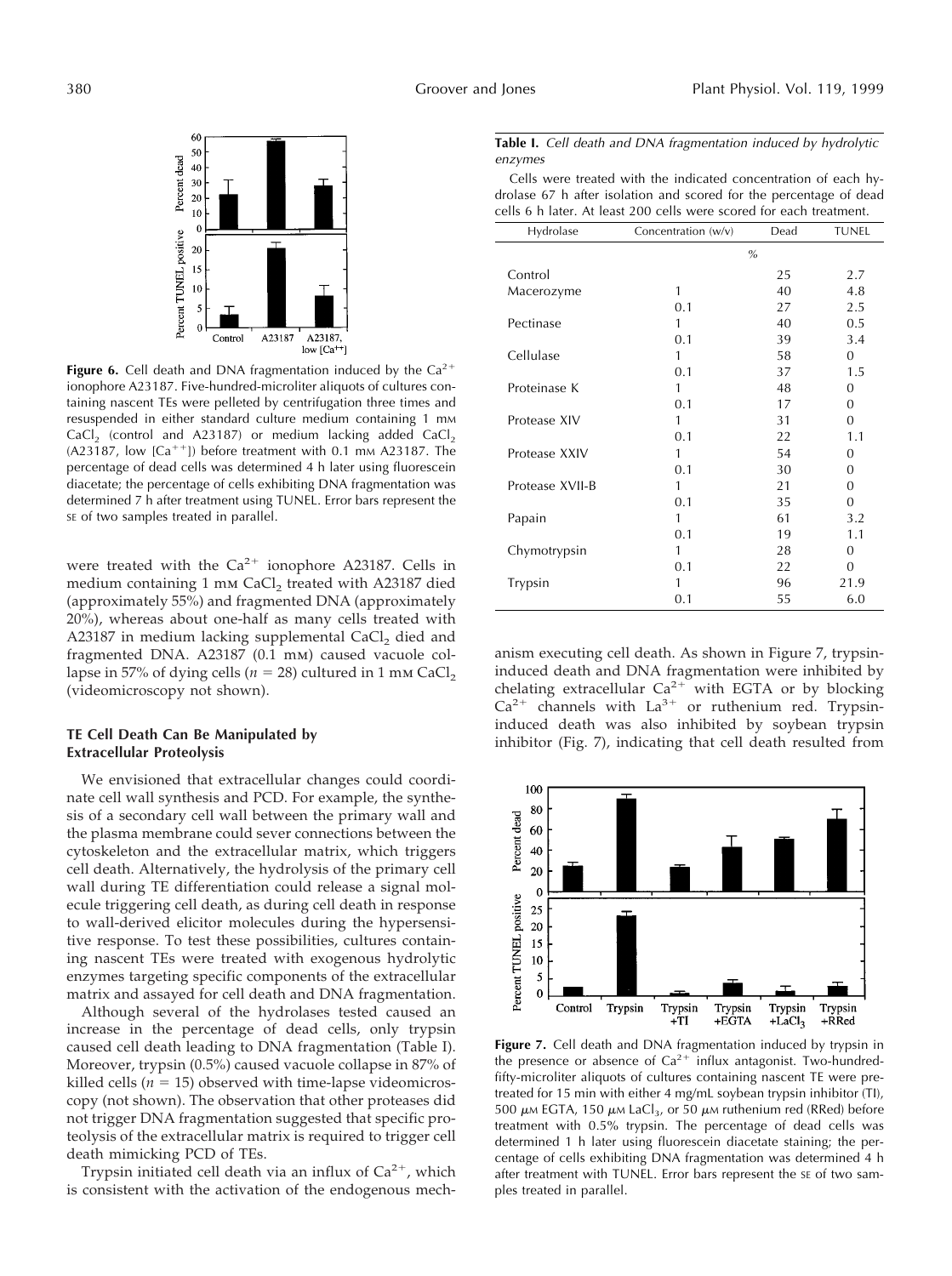the proteolytic activity of trypsin, not from contaminating substances.

Selective inhibition of extracellular proteolysis specifically inhibited PCD. Cells at different points in development were treated with soybean trypsin inhibitor. As shown in Figure 8A, when present between 24 and 70 h of culture, soybean trypsin inhibitor did not cause necrosis or inhibit cell division, indicating that the inhibitor had negligible toxicity in this system. In contrast, soybean trypsin inhibitor present between 48 and 96 h effectively inhibited TE differentiation and PCD in a dose-dependent fashion (Fig. 8B). The 21-kD soybean trypsin inhibitor would not be expected to cross the plasma membrane, suggesting that its inhibitory effects on TE cell death were exerted in the extracellular matrix.

## **A Ser Protease Is Secreted Coincident with PCD**

A secreted protease whose properties implicated it as an activator of cell death was identified with substrate-activity gels (see "Materials and Methods"). As shown in Figure 9, several intracellular proteases were recognized in protein preparations from cells, as in previous reports (Ye and Varner, 1996; Beers and Freeman, 1997), whereas the activity of a unique protease of approximately 40 kD (Fig. 9A) increased in the medium of cultures as PCD progressed. Although several strong protease activities were detected in intracellular protein samples, the 40-kD activity did not accumulate intracellularly, which is consistent with secretion. Leakage of intracellular proteases could be detected in the culture supernatants at later time points. However, leakage of protease from dying cells was not responsible for the 40-kD activity, because the abundant intracellular proteases showed little activity in the medium (Fig. 9A).



**Figure 8.** Effect of soybean trypsin inhibitor on cell division and cell death. A, Five-hundred-microliter aliquots of cells from three independent isolations were treated with the indicated concentrations of soybean trypsin inhibitor at 24 h of culture. Cells were scored for percentage of divided cells (black bars) and dead cells (white bars) at 70 h. B, Five-hundred-microliter aliquots of cells from three independent isolations were treated at 48 h and scored for percentage of dead cells at 96 h. The increase in cell death in the untreated control at this later time point reflects the PCD of differentiated TEs.

The 40-kD protease was active at pH 5.0 but not at a more basic pH (Fig. 9B), which is consistent with the wall pH in planta and in vitro (the culture medium pH was 5.5 at the time of culture initiation). Most importantly, the 40-kD protease was inhibited by soybean trypsin inhibitor (Fig. 9C). The observations that (a) the 40-kD protease was the only detectable secreted protease (Fig. 9A); (b) the appearance of the 40-kD protease activity was coincident with PCD (Fig. 9A); and (c) soybean trypsin inhibitor inhibited both the endogenous TE PCD mechanism (Fig. 8) and the secreted protease (Fig. 9C) provide strong indirect evidence that the 40-kD Ser protease triggers TE cell death.

#### **DISCUSSION**

We have addressed two fundamental questions concerning TE differentiation: How is the synthesis of the secondary cell wall coordinated with PCD? And how does the cell execute cell death? We found that a principal part of the mechanism executing cell death is a regulated influx of  $Ca<sup>2+</sup>$ , probably through plasma membrane channels. Death is morphologically manifest by rapid collapse of the hydrolytic vacuole, mixing of the vacuole and the cytoplasm, and immediate cessation of cytoplasmic streaming. This endogenous mechanism does not simply terminate normal metabolism, but also creates an environment necessary for postmortem developmental events, including autolysis, to proceed. Vacuole collapse may result from either a transition from the gradual  $Ca^{2+}$  influx shown to occur during secondary cell wall synthesis (Roberts and Haigler, 1989, 1990) to a rapid influx, or the activation of additional ion channels upon exceeding a threshold level of intracellular  $Ca^{2+}$ .

The coordination of secondary cell wall synthesis and PCD begins well in advance of the execution of cell death, with the approximately concurrent commencement of secondary cell wall synthesis and the production of hydrolytic enzymes. All of the inhibitors shown to block PCD also block secondary cell wall synthesis, suggesting that these developmental programs are not only concurrent, but molecularly interdependent. However, we were able to implicate a 40-kD Ser protease as a key coordinating factor by exploiting PCD-specific markers that report cell death independently of cell wall synthesis. The protease was secreted by cells coincident with PCD, and the protease and cell death were both inhibited by soybean trypsin inhibitor. Execution of cell death can be triggered prematurely by exogenous application of another Ser protease, trypsin, which presumably mimics the action of the endogenous protease.

A simple model describes the coordination of cell death with secondary cell wall synthesis (Fig. 10). The secretion of secondary cell wall precursors during differentiation is accompanied by secretion of the 40-kD protease, leading to increasing protease activity in the extracellular matrix as secondary cell wall synthesis proceeds. The secreted protease activates  $Ca^{2+}$  influx, and upon realization of a critical extracellular activity of protease or the arrival of signal substrate, cell death is executed via  $Ca^{2+}$  influx. The accumulation of protease in the extracellular matrix would thus act to measure the progression of secondary cell wall syn-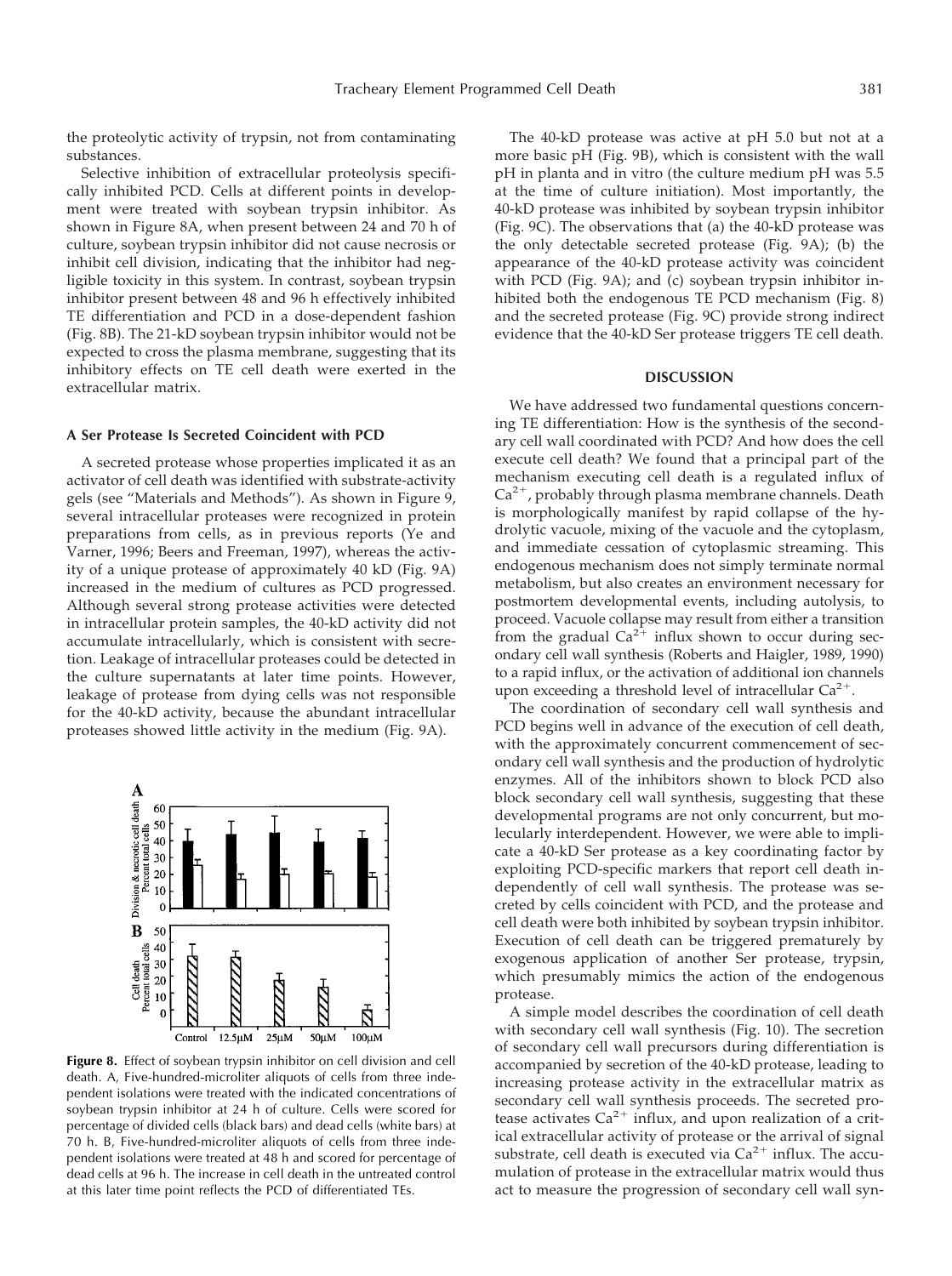

**Figure 9.** Timing of expression and characteristics of proteases expressed by differentiating TEs. A, Intracellular proteins (Cells) and proteins concentrated from media (Medium) of the same culture at the indicated times after culture initiation were assayed on protease activity gels as described in "Materials and Methods." After development, protease activities are recognized as clear bands resulting from hydrolysis of the gelatin substrate. At the time of harvest, the percentages of dead TEs were 0%, 20%, 49%, and 78% for the 72-, 84-, 88-, and 90-h cultures, respectively. Several intracellular protease activities can be seen (arrows a, c, d, and e), similar to the findings of Beers and Freeman (1997) and Ye and Droste (1996). Protease activity is visible at approximately 40 kD (arrow b) in media after 84 h. The exact time during development that protease secretion commences cannot be determined directly from this technique, and accumulation of detectable protease activity in the medium may significantly lag behind the onset of secretion. Approximately 0.015  $\mu$ g of medium protein and 0.5  $\mu$ g of intracellular protein was loaded per sample. B, Aliquots of the same preparations of intracellular proteins (90-h culture) and medium proteins (88-h culture) were run on the same protease activity gel. After fractionation the gel was sliced into four pieces, and each piece was incubated in an activity buffer with the indicated pH overnight (see "Materials and Methods") before development. The 40-kD activity in medium proteins (arrow b) is detected only at pH 5. C, Aliquots of the same preparations of intracellular proteins (90-h culture) and medium proteins (88.5-h culture) were run on the same protease activity gel. The gel was divided in half, and one-half was immersed in ice-cold activity buffer containing 10 mg/mL soybean trypsin inhibitor (21 kD) and the other half was immersed in ice-cold activity buffer containing 10 mg/mL dephosphorylated  $\alpha$ -casein (23 kD) for 45 min to allow the proteins to diffuse into the gels. Gels were then incubated at room temperature overnight before development.  $\alpha$ -Casein has no protease inhibitory property, so it was used as a control for increasing background staining attributable to protein infusion into the gel. The soybeantrypsin-infused gel does not show the 40-kD activity in the medium,

thesis, and activates cell death only after a critical amount of secondary cell wall synthesis is achieved.

There are three possible mechanisms by which the secreted protease could activate  $Ca^{2+}$  influx. First, the protease may release a signal molecule from the extracellular matrix that activates ligand-gated or receptor-activated  $Ca<sup>2+</sup>$  channels. Precedence for this mechanism is found in the hypersensitive response, which can be induced by "elicitor" molecules released from cell walls of pathogen or plant cells (Ebel and Cosio, 1994). Second, the protease might sever connections between the cytoskeleton and the extracellular matrix, which signals cell death. Connections between the primary cell wall and the plasma membrane have been demonstrated for plant cells (Roberts, 1990), and these connections must be severed or modified in TEs in the areas where secondary cell wall is synthesized between the primary cell wall and the plasma membrane. Specific arabinogalactan proteins have been immunolocalized to TEs (Dolan et al., 1995) and to cells predisposed to cell death in embryogenic suspension cultures (Pennell et al., 1992), and represent potential targets for protease action. Third, it is possible that the protease could activate channels by cleavage of an associated receptor. The thrombin and PAR-2 receptors are activated by proteolysis of the amino terminus, leading to exposure of a self-tethered ligand (Vu et al., 1991; Santulli et al., 1995; Verrall et al., 1997).

The extracellular matrix is of fundamental importance for the PCD of at least some animal cell types, and can be a primary regulator of apoptosis (Meredith et al., 1993; Frisch and Francis, 1994; Ruoslahti and Reed, 1994). Disruption of the extracellular matrix is involved in PCD during normal development in mammals (Talhouk et al., 1992; Bourdreau et al., 1995; Coucouvanis and Martin, 1995) and during *Xenopus laevis* metamorphosis (Patterson et al., 1995). Abnormal development, which leads to the loss of proper integrin-mediated contacts with the extracellular matrix, triggers PCD and may be a primary mechanism inhibiting neoplasia (Frisch and Francis, 1994). The epidermal karatinocyte, an animal cell type that undergoes terminal differentiation and PCD, has been proposed to use a secreted Ser protease to trigger cell death (Marthinuss et al., 1995), which is similar to the scenario we propose for TE cells in the present study.

The effects of the secreted protease must be confined to the dying cell, because neighboring cells are not killed by differentiating TEs. Previous observations indicate that such mechanisms exist. TEs contain a complement of hydrolases that completely degrade the contents of the cell, yet neighboring cells are not killed. The middle lamella is not hydrolyzed when a TE abuts a living parenchyma cell, but is hydrolyzed when two TEs differentiate side by side (O'Brien, 1970). This observation could indicate that hydrolysis is actively inhibited by living neighboring cells. A

whereas the  $\alpha$ -casein-infused gel does show the 40-kD activity (arrow b), indicating that the activity was not simply obscured by the infused proteins, but was specifically inhibited by soybean trypsin inhibitor.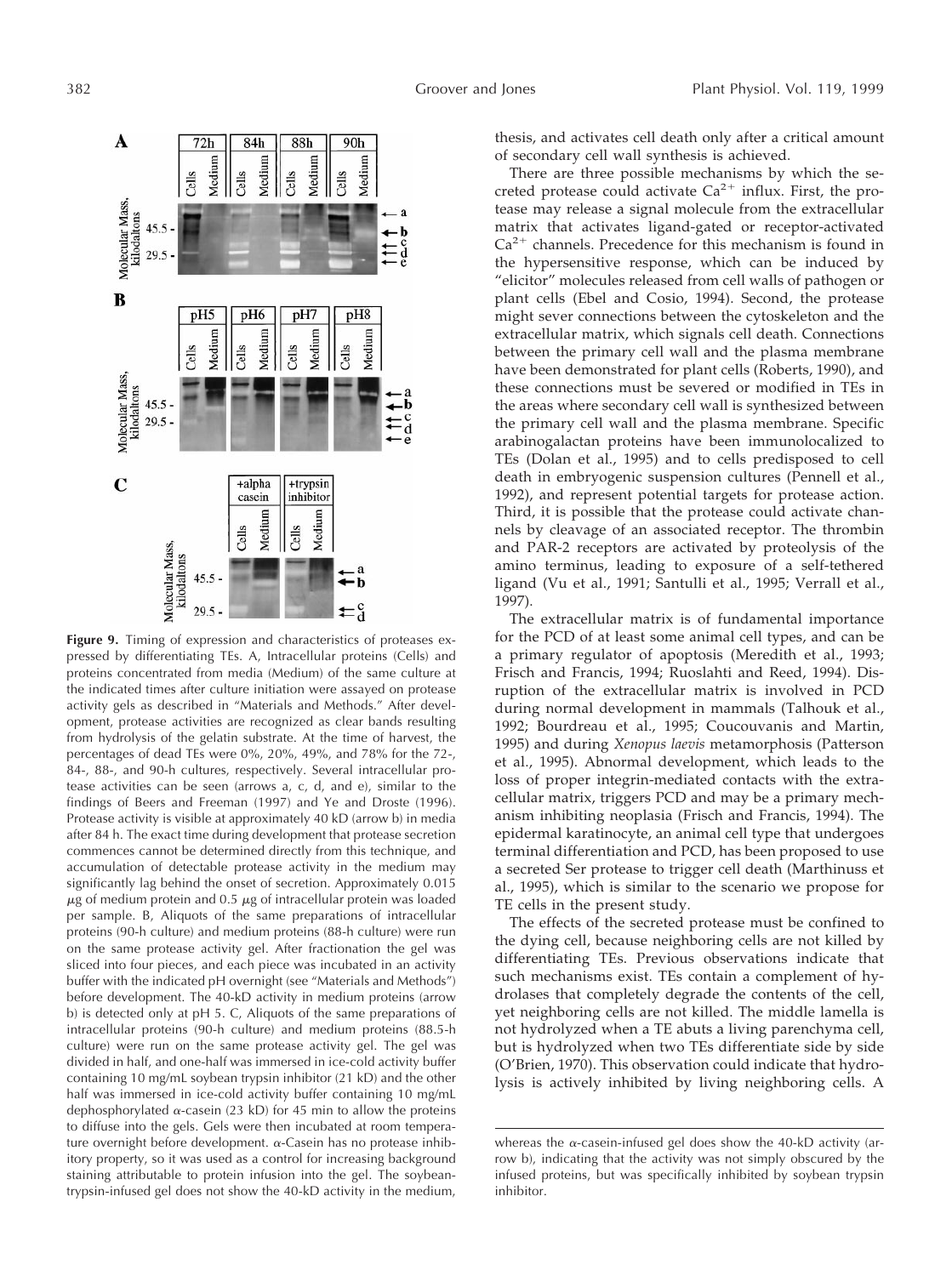

**Figure 10.** Model of the coordination of PCD and secondary cell wall synthesis during TE differentiation. A, Mechanically isolated mesophyll cells were induced to differentiate with auxin and cytokinin. B, After 24 h, the cells expand and some cells divide (not a prerequisite for differentiation). C, A number of molecular events presumably precede visible manifestations of differentiation, including the synthesis of hydrolytic enzymes that are likely sequestered in the vacuole. D, At approximately 72 h, differentiation is visibly manifested by the appearance of secondary cell wall thickenings. A 40-kD Ser protease (represented by dots in vesicles and cell wall) is secreted concomitantly with secondary cell wall materials (shaded vesicles), leading to an increase of extracellular protease activity as secondary cell wall synthesis proceeds. Approximately 6 h after the first appearance of secondary cell wall thickenings, a critical activity of protease is reached in the extracellular matrix, which triggers cell death, ending secondary cell wall synthesis. Cell death is initiated by an influx of  $Ca^{2+}$ , leading to vacuole collapse and cessation of cytoplasmic streaming. E, Mixing of the hydrolytic vacuole with the cytoplasm leads to autolysis. F, The cell is completely cleared within 8 to 12 h, leaving the functional cell corpse composed of secondary cell wall. The secondary cell wall, represented here as having a stylized reticulate pattern, is drawn separated from the plasma membrane for clarity. 1°CW, Primary cell wall; 2°CW, secondary cell wall; PM, plasma membrane.

putative Ser protease inhibitor gene has been cloned from zinnia and is down-regulated in cultures at the mRNA level just before secondary cell wall synthesis and PCD (Ye and Varner, 1996). We found that exogenous soybean trypsin inhibitor (a Ser protease inhibitor) blocks TE differentiation and cell death, raising the possibility that the endogenous Ser protease inhibitor could negatively regulate differentiation or cell death.

Extracellular proteases and their inhibitors have been shown to be vital components of fundamental developmental processes in animals. For example, a secreted Ser protease in *Drosophila melanogaster* encoded by the *Easter* gene proteolytically releases a ligand (derived from the product of the *Spatzle* gene) that activates the receptor encoded by *Toll* (Morisato and Anderson, 1995; Misra et al., 1998). This pathway is responsible for establishing the dorsal-ventral asymmetry of the embryo. Our results indicate that secreted proteases may play important roles during plant development.

#### **ACKNOWLEDGMENTS**

We thank Drs. J. Dangl, R. Dietrich, and D. Boyes for critical reading of the manuscript and S. Whitfield for preparation of the figures. We also thank Drs. E. Beers, H. Fukuda, P. Low, and Z. Ye for helpful comments and criticisms.

Received June 30, 1998; accepted October 3, 1998.

#### **LITERATURE CITED**

- **Beers E, Freeman T** (1997) Proteinase activity during tracheary element differentiation in *Zinnia* mesophyll cultures. Plant Physiol **113:** 873–880
- **Blum H, Beier H, Gross H** (1987) Improved silver staining of plant proteins, RNA, and DNA in polyacrylamide gels. Electrophoresis **8:** 93–99
- **Bourdreau N, Sympson C, Werb Z, Bissell M** (1995) Suppression of ICE in mammary epithelial cells by extracellular matrix. Science **267:** 891–893
- **Bradford M** (1976) A rapid and sensitive method for the quantitation of microgram quantities of protein using the principle of protein-dye binding. Anal Biochem **72:** 248–254
- Clarke P (1990) Developmental cell death: morphological diversity and multiple mechanisms. Anat Embryol **181:** 195–213
- **Cohen G** (1997) Caspases: the executioners of apoptosis. Biochem J **15:** 1–16
- **Coucouvanis E, Martin G** (1995) Signals for death and survival: a two-step mechanism for cavitation in the vertebrate embryo. Cell **83:** 279–287
- **Dalessandro G, Roberts L** (1971) Induction of xylogenesis in pith parenchyma explants of *Lactuca*. Am J Bot **58:** 378–385
- **Dangl J, Dietrich R, Richberg M** (1996) Death don't have no mercy: cell death programs in plant-microbe interactions. Plant Cell **8:** 1793–1807
- **Dobinson K, Lecomte N, Lazarovits G** (1997) Production of an extracellular trypsin-like protease by the fungal plant pathogen *Verticillium dahliae*. Can J Microbiol **43:** 227–233
- **Dolan L, Linstead P, Roberts K** (1995) An AGP epitope distinguishes a central metaxylem initial from other vascular initials in the Arabidopsis root. Protoplasma **189:** 149–155
- **Ebel J, Cosio E** (1994) Elicitors of plant defense responses. Int Rev Cytol **148:** 1–35
- **Frisch S, Francis H** (1994) Disruption of epithelial cell-matrix interactions induce apoptosis. J Cell Biol **124:** 619–626
- **Fukuda H, Komamine A** (1980) Establishment of an experimental system for the study of tracheary element differentiation from single cells isolated from the mesophyll of *Zinnia elegans*. Plant Physiol **65:** 57–60
- **Greenberg J, Sussex I** (1996) Programmed cell death: a way of life for plants. Proc Natl Acad Sci USA **93:** 12094–12097
- **Groover A, DeWitt N, Heidel A, Jones A** (1997) Programmed cell death of plant tracheary elements differentiating in vitro. Protoplasma **196:** 197–211
- **He C, Morgan P, Drew M** (1996) Transduction of an ethylene signal is required for cell death and lysis in the root cortex of maize during aerenchyma formation induced by hypoxia. Plant Physiol **112:** 463–472
- **Holbrook N, Burns M, Field C** (1995) Negative pressure in plants: a test of the balancing pressure technique. Science **270:** 1193– 1194
- **Jones A, Dangl J** (1996) Logjam at the Styx. Trends Plant Sci **1:** 114–119
- **Kerr J, Wyllie A, Currie A** (1972) Apoptosis: a basic biological phenomenon with wide-ranging implications in tissue kinetics. Br J Cancer **26:** 239–257
- **Laemmli U** (1970) Cleavage of structural proteins during the assembly of the head of bacteriophage T4. Nature **227:** 680–685